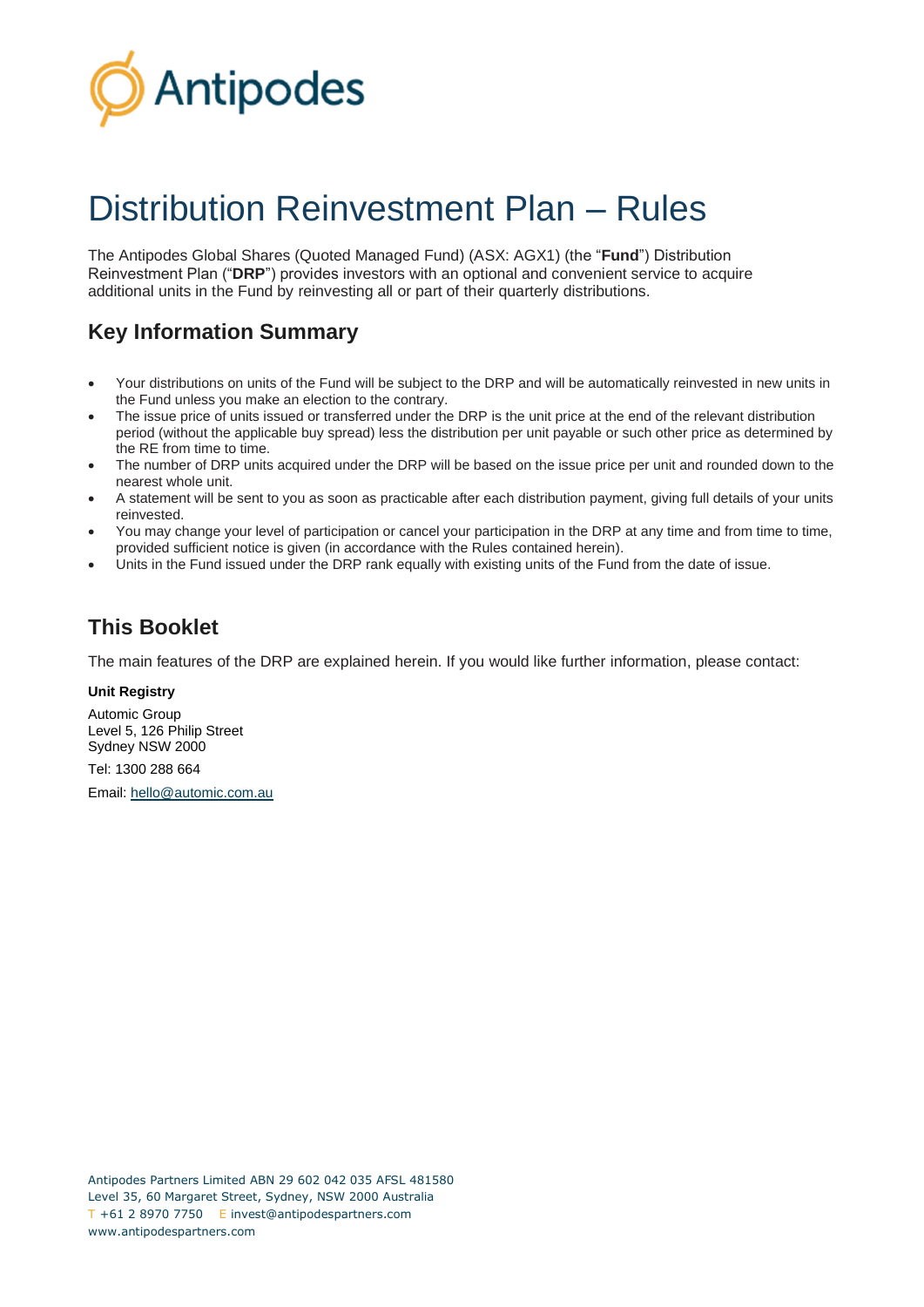

### **Main Features**

| General                                                             | Participation in the DRP:                                                                                                                                                                                                                                                                                                                                                                                                                                                                                                                                                                                                                                                            |  |
|---------------------------------------------------------------------|--------------------------------------------------------------------------------------------------------------------------------------------------------------------------------------------------------------------------------------------------------------------------------------------------------------------------------------------------------------------------------------------------------------------------------------------------------------------------------------------------------------------------------------------------------------------------------------------------------------------------------------------------------------------------------------|--|
|                                                                     | is subject to these Rules;<br>a)                                                                                                                                                                                                                                                                                                                                                                                                                                                                                                                                                                                                                                                     |  |
|                                                                     | is optional and is not transferable;<br>b)                                                                                                                                                                                                                                                                                                                                                                                                                                                                                                                                                                                                                                           |  |
|                                                                     | is open to you unless excluded under these Rules; and<br>C)                                                                                                                                                                                                                                                                                                                                                                                                                                                                                                                                                                                                                          |  |
|                                                                     | may be varied or terminated at any time by Pinnacle Fund Services<br>d)<br>Limited ("RE") in accordance with these Rules.                                                                                                                                                                                                                                                                                                                                                                                                                                                                                                                                                            |  |
| What is the purpose of the DRP?                                     | The DRP gives you the opportunity to acquire additional units in the Fund by<br>automatically reinvesting all or part of your quarterly distributions.                                                                                                                                                                                                                                                                                                                                                                                                                                                                                                                               |  |
| Who can participate in the DRP?                                     | You may only participate in the DRP if your registered address, as held by our Unit<br>Registry on the relevant distribution record date, is in Australia or New Zealand.                                                                                                                                                                                                                                                                                                                                                                                                                                                                                                            |  |
| Does the RE have discretion to<br>refuse or reduce participation in | If the RE, in its absolute discretion determines that the offer, issue or transfer of<br>units in the Fund under the DRP to you or the holding of those units by you may:                                                                                                                                                                                                                                                                                                                                                                                                                                                                                                            |  |
| the DRP?                                                            | be in breach of the law of any place;<br>a)                                                                                                                                                                                                                                                                                                                                                                                                                                                                                                                                                                                                                                          |  |
|                                                                     | be in breach of a provision of the Fund's constitution;<br>b)                                                                                                                                                                                                                                                                                                                                                                                                                                                                                                                                                                                                                        |  |
|                                                                     | prejudice the effective operation of the DRP; or<br>C)                                                                                                                                                                                                                                                                                                                                                                                                                                                                                                                                                                                                                               |  |
|                                                                     | otherwise in the opinion of the RE be undesirable or impractical, the RE<br>d)<br>may in its absolute discretion:                                                                                                                                                                                                                                                                                                                                                                                                                                                                                                                                                                    |  |
|                                                                     | i.<br>refuse to accept, reduce or suspend your participation in the<br>DRP; or                                                                                                                                                                                                                                                                                                                                                                                                                                                                                                                                                                                                       |  |
|                                                                     | ii.<br>modify the terms applicable to your participation in the DRP; or                                                                                                                                                                                                                                                                                                                                                                                                                                                                                                                                                                                                              |  |
|                                                                     | iii.<br>decline to issue or transfer any units in the Fund to you under the<br>DRP.                                                                                                                                                                                                                                                                                                                                                                                                                                                                                                                                                                                                  |  |
| How do I join the DRP?                                              | In accordance with the PDS for the Fund, you will automatically participate in the<br>DRP unless you make an election to the contrary ("DRP Election"). However, a<br>DRP Election will only be effective in respect of the first distribution payable after<br>acceptance of the election by the RE, and then for subsequent distributions, unless<br>you subsequently vary your DRP election.                                                                                                                                                                                                                                                                                      |  |
| By when must my DRP Election<br>be received?                        | Your DRP Election can be made at any time by notifying the Unit Registry. The<br>change will apply from the date that the DRP Election is received, as long as it is<br>received by the Unit Registry by the record date specified by the Unit Registry<br>("Distribution Reinvestment Record Date"), or at such future date nominated by<br>you.                                                                                                                                                                                                                                                                                                                                    |  |
|                                                                     | If there has not been a future date nominated and your DRP Election is not<br>received by the Distribution Reinvestment Record Date, then your DRP Election will<br>not be effective in respect of that distribution. It will be effective for the following<br>distribution.                                                                                                                                                                                                                                                                                                                                                                                                        |  |
| Must I reinvest all my<br>distributions?                            | No. You have a choice between full participation and partial participation. Your DRP<br>Election must specify whether you have elected no participation or partial<br>participation, and if partial participation is elected, the DRP Election must clearly<br>specify the number of units or the percentage of your unit holding, in the Fund, for<br>participation in the DRP. If your DRP Election does not clearly indicate the level of<br>participation in the DRP, it will be deemed to be a DRP Election is for full<br>participation. If you are unsure which distribution option is most suitable to you, you<br>should consult your financial, taxation or legal adviser. |  |
| What is full participation?                                         | The distributions on all of your units in the Fund are automatically reinvested to<br>acquire additional units in the Fund. This includes distributions on:                                                                                                                                                                                                                                                                                                                                                                                                                                                                                                                          |  |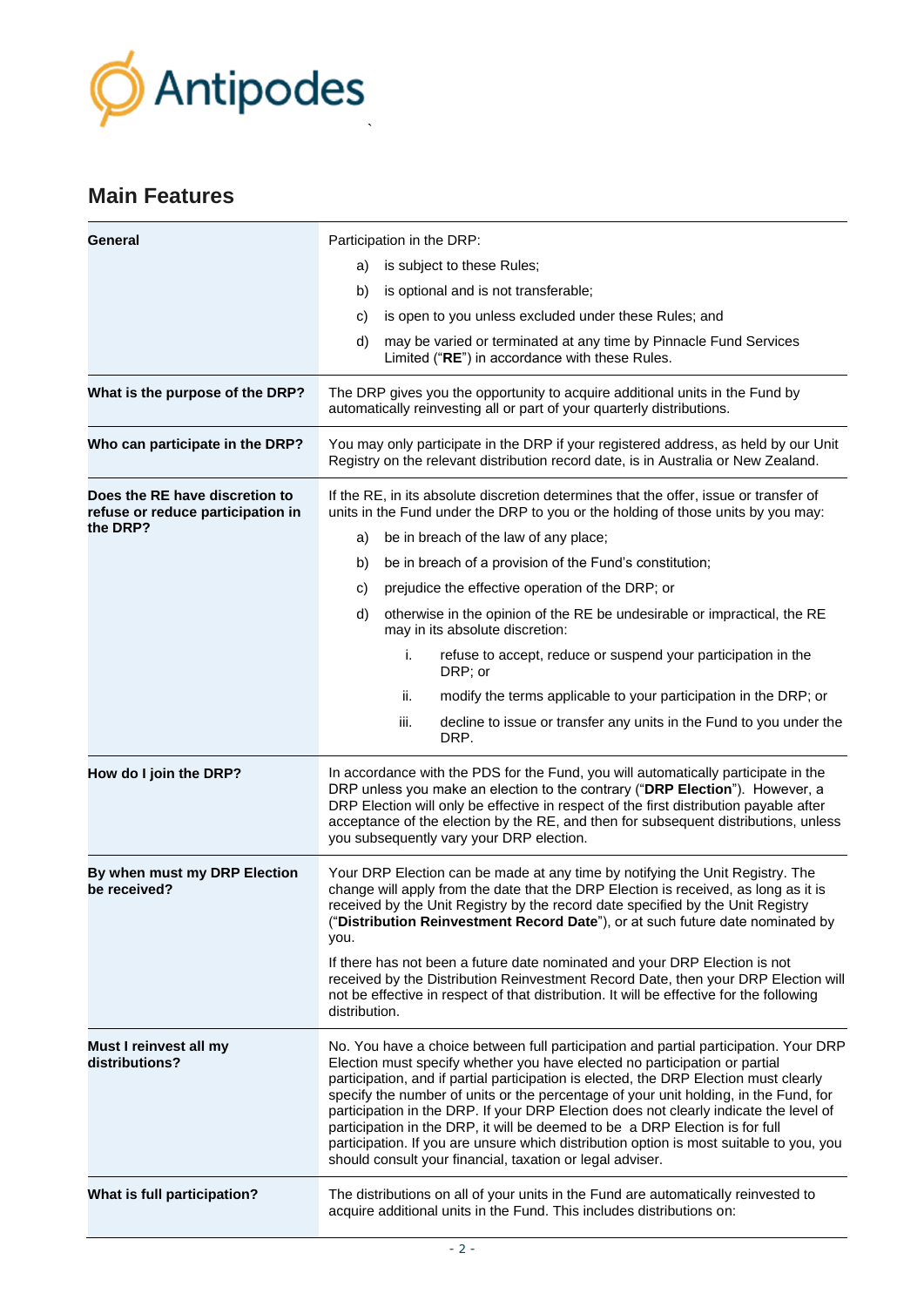

|                                                                                                                      | units held by you as at the distribution record date;<br>$\bullet$                                                                                                                                                                                                                                                                                                                                                                                                                                                               |  |
|----------------------------------------------------------------------------------------------------------------------|----------------------------------------------------------------------------------------------------------------------------------------------------------------------------------------------------------------------------------------------------------------------------------------------------------------------------------------------------------------------------------------------------------------------------------------------------------------------------------------------------------------------------------|--|
|                                                                                                                      | units you acquire in the future; and                                                                                                                                                                                                                                                                                                                                                                                                                                                                                             |  |
|                                                                                                                      | units issued or transferred to you under the DRP.                                                                                                                                                                                                                                                                                                                                                                                                                                                                                |  |
| What is partial participation?                                                                                       | This option provides for reinvestment of distributions based on the number of units<br>held by you or the percentage of your unitholding, in the Fund, and as nominated by<br>you under your DRP Election. You will continue to receive cash distribution<br>payments for units in the Fund which are not subject to the DRP.                                                                                                                                                                                                    |  |
| How can I vary the amount of<br>distributions being reinvested?                                                      | By logging in to the Unit Registry's Investor Portal and updating your DRP election.<br>For your election to be applied to the next distribution, you must ensure that your<br>election is submitted by not later than the next DRP Election Date. Your new DRP<br>Election will supersede your prior election.                                                                                                                                                                                                                  |  |
| What are the costs to me if I<br>participate in the DRP?                                                             | All administration costs of the DRP will be met by the RE. No brokerage,<br>commission and/or other transaction costs will be payable by you in respect of<br>additional units in the Fund acquired under the DRP. No stamp duty or other duties<br>will, under present law, be payable by you in respect of additional units in the Fund<br>acquired under the DRP. No buy spread will be applied.                                                                                                                              |  |
| What is my tax position?                                                                                             | Distributions reinvested to acquire further Fund units under the DRP will attract the<br>same Australian income tax consequences as if the distribution had actually been<br>paid to you. The RE takes no responsibility for your taxation position and it is<br>recommended that you obtain professional tax advice about the consequences of<br>participating in the DRP. The DRP statement will include details of the amount<br>reinvested under the DRP and the distribution amounts by its components for tax<br>purposes. |  |
| Is there any difference between<br>units in the Fund issued or<br>transferred under the DRP and<br>other Fund units? | Units issued under the DRP will be issued in accordance with the Fund's<br>constitution and, from the date of issue, will rank equally in all respects with existing<br>units in the same class.                                                                                                                                                                                                                                                                                                                                 |  |
|                                                                                                                      | The RE will apply for units in the Fund that are issued under the DRP to be quoted<br>on the ASX AQUA market as soon as practicable after the date of issue.                                                                                                                                                                                                                                                                                                                                                                     |  |
| Do I receive statements for units<br>in the Fund issued or transferred<br>under the DRP?                             | You will be sent a detailed statement as soon as practicable after each distribution<br>and in respect of which you have participated in the DRP. The statement will detail<br>the additional issue or transfer of Fund units pursuant to that distribution, the date of<br>issue or transfer of the additional units, the Issue Price of each unit issued or<br>transferred under the DRP and the total number of Fund units held by you after the<br>DRP.                                                                      |  |
| What happens when I dispose of<br>units in the Fund issued under<br>the DRP?                                         | Where all of your units in the Fund are participating in the DRP and you dispose of<br>some of those units then, unless you advise the RE otherwise, the remaining units<br>in the Fund will continue to participate in the DRP.                                                                                                                                                                                                                                                                                                 |  |
|                                                                                                                      | Where some of your units in the Fund are participating in the DRP and you dispose<br>of some of those units, then unless you advise the RE otherwise, the units disposed<br>of will be deemed to be units not participating in the DRP. If the number of units<br>disposed of is more than the number of units not participating in the DRP, the<br>disposal will be deemed to include all the units not participating in the DRP and the<br>balance (if any) will be attributed to units participating in the DRP.              |  |
|                                                                                                                      | Where you dispose of all of your units in the Fund, you will be deemed to have<br>terminated participation in the DRP on the last date on which the Fund registered a<br>transfer or instrument of disposal in relation to those units.                                                                                                                                                                                                                                                                                          |  |
| Can the DRP be varied,<br>suspended or terminated?                                                                   | The RE can vary, suspend or terminate the DRP at any time as it considers<br>appropriate by notice on the Fund's website and by notice to the ASX. If the Rules<br>are varied, participating unitholders will be subject to the varied DRP and Rules.<br>Any suspension of the DRP will continue until such time as the RE decides either to<br>recommence or terminate the DRP.                                                                                                                                                 |  |
|                                                                                                                      | Any variation, suspension, recommencement or termination of the DRP will not give                                                                                                                                                                                                                                                                                                                                                                                                                                                |  |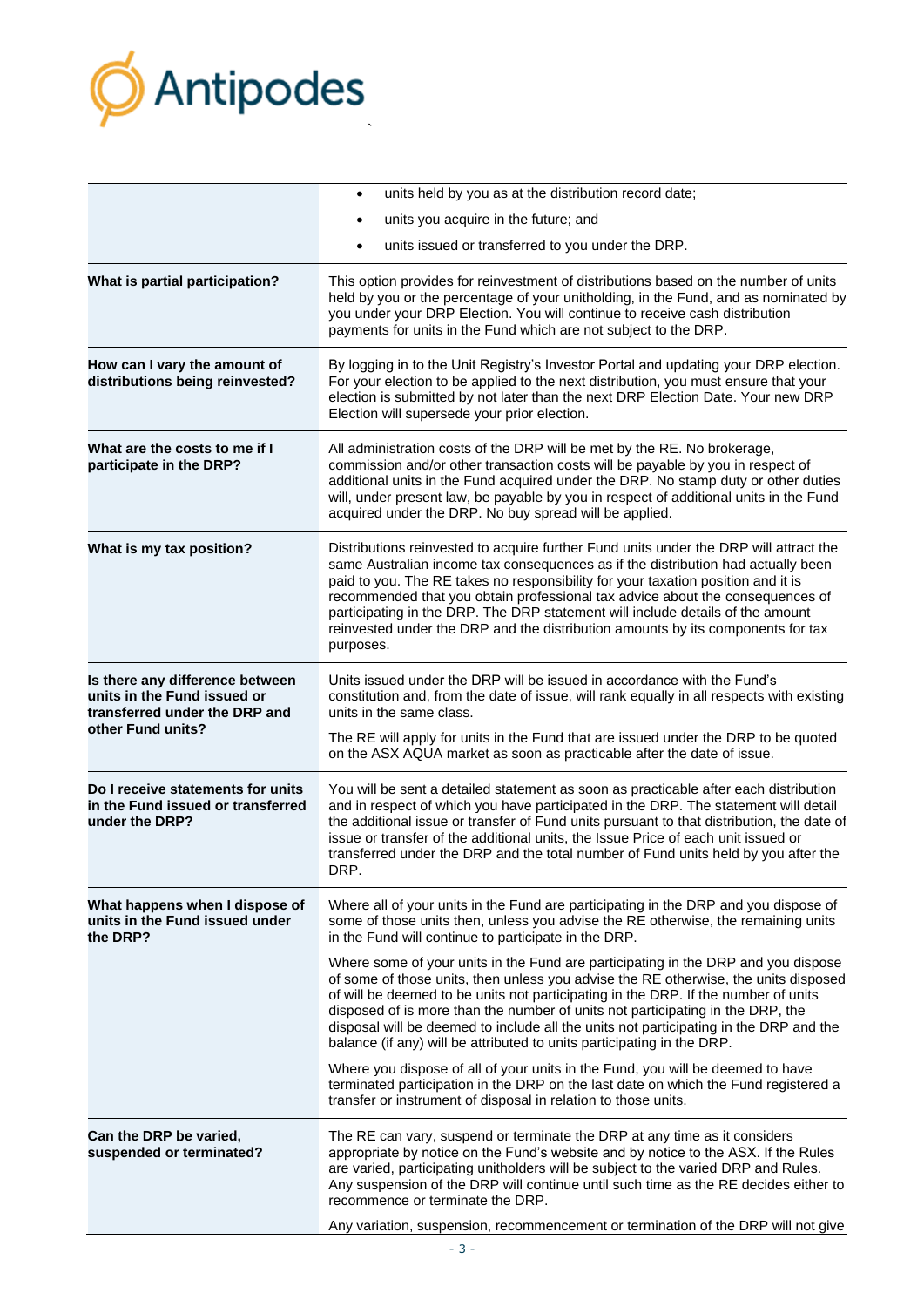

|                                                                                   | rise to any liability on the part of, or right of action against, the RE or its directors,<br>officers, employees, representatives or agents.                                                                                                                                                                                                                                                                                                                                                                                                                                                                                  |  |
|-----------------------------------------------------------------------------------|--------------------------------------------------------------------------------------------------------------------------------------------------------------------------------------------------------------------------------------------------------------------------------------------------------------------------------------------------------------------------------------------------------------------------------------------------------------------------------------------------------------------------------------------------------------------------------------------------------------------------------|--|
| <b>Issue or transfer of Units?</b>                                                | The RE, in its absolute discretion, will determine with respect to the operation of the<br>DRP for any distribution whether to issue new units in the Fund or to cause the<br>transfer of issued units in the Fund to you, or to apply a combination of those<br>alternatives, to satisfy the obligations of the RE under these Rules. If the RE<br>determines to cause the transfer of units in the Fund to you, the units to be<br>transferred may be acquired in the market in such manner as the RE considers<br>appropriate, including by appointment of a nominee or trustee to acquire those units<br>on behalf of you. |  |
| What is the timing of issue or<br>transfer of units in the Fund<br>under the DRP? | Units issued or transferred under the DRP will be issued or transferred on or as<br>soon as practicable after, the relevant distribution payment date and will be<br>registered on the register where your existing unitholding is currently registered.                                                                                                                                                                                                                                                                                                                                                                       |  |
| At what price?                                                                    | The issue price of units issued or transferred under the DRP will be the unit price<br>applicable at the end of the relevant distribution period (without the applicable buy<br>spread) less the distribution per unit payable or at such other price as determined<br>by the RE from time to time ("Issue Price"). The number of DRP units acquired<br>under the DRP will be based on the Issue Price and rounded down to the nearest<br>whole unit in the case of units are held on a HIN.                                                                                                                                   |  |
| What happens to fractional<br>entitlements and residual cash<br>balances?         | In the case of units held on a HIN, where a fraction of a unit results from the<br>application of the DRP, that fraction will be rounded down to the nearest whole<br>number and the remaining distribution not applied will be carried forward as a credit<br>balance on your account. No interest will be payable on the credit balance.                                                                                                                                                                                                                                                                                     |  |
| What happens when I terminate<br>participation in the DRP?                        | The termination notice will be effective with respect to all distributions paid after the<br>termination notice is received by the Unit Registry.                                                                                                                                                                                                                                                                                                                                                                                                                                                                              |  |
|                                                                                   | If you continue to hold units in the Fund, any future distributions will be paid in the<br>normal way for units in the Fund which are not subject to the DRP. Any residual<br>cash balances carried forward will be paid to you on the payment date for the next<br>distribution following the termination of your participation in the DRP.                                                                                                                                                                                                                                                                                   |  |
| When will the DRP commence?                                                       | The DRP will commence on the date determined by the RE.                                                                                                                                                                                                                                                                                                                                                                                                                                                                                                                                                                        |  |
| How will problems and disputes<br>be dealt with?                                  | Without prejudice to the general power of the RE under the Fund's constitutions<br>and these Rules, the RE may settle in such manner as the RE thinks fit in its<br>absolute discretion any problem or dispute which may arise in connection with, or<br>by reason of, the operation of the DRP, whether generally or in relation to you or<br>your holding of any units under the DRP and the determination of the RE will be<br>conclusive and binding on you and any other persons to whom the determination<br>relates.                                                                                                    |  |
| <b>Governing law</b>                                                              | These Rules and their operation are governed by, and constructed, in accordance<br>with the laws of New South Wales, Australia.                                                                                                                                                                                                                                                                                                                                                                                                                                                                                                |  |
| <b>Acknowledgments</b>                                                            | By applying to participate in the DRP, you:                                                                                                                                                                                                                                                                                                                                                                                                                                                                                                                                                                                    |  |
|                                                                                   | acknowledge that neither the RE nor the Unit Registry for the Fund has<br>provided you with investment, financial product, taxation or other advice<br>concerning your decision to apply to participate in the DRP and that<br>neither the RE nor the Unit Registry has any obligation to provide such<br>advice;                                                                                                                                                                                                                                                                                                              |  |
|                                                                                   | acknowledge that the RE may in its absolute discretion reject any DRP<br>$\bullet$<br>Election, without being bound to give any reason for doing so;                                                                                                                                                                                                                                                                                                                                                                                                                                                                           |  |
|                                                                                   | warrant to the RE that the offer of the units in the Fund to you will not<br>breach any applicable law in a jurisdiction outside Australia or New                                                                                                                                                                                                                                                                                                                                                                                                                                                                              |  |